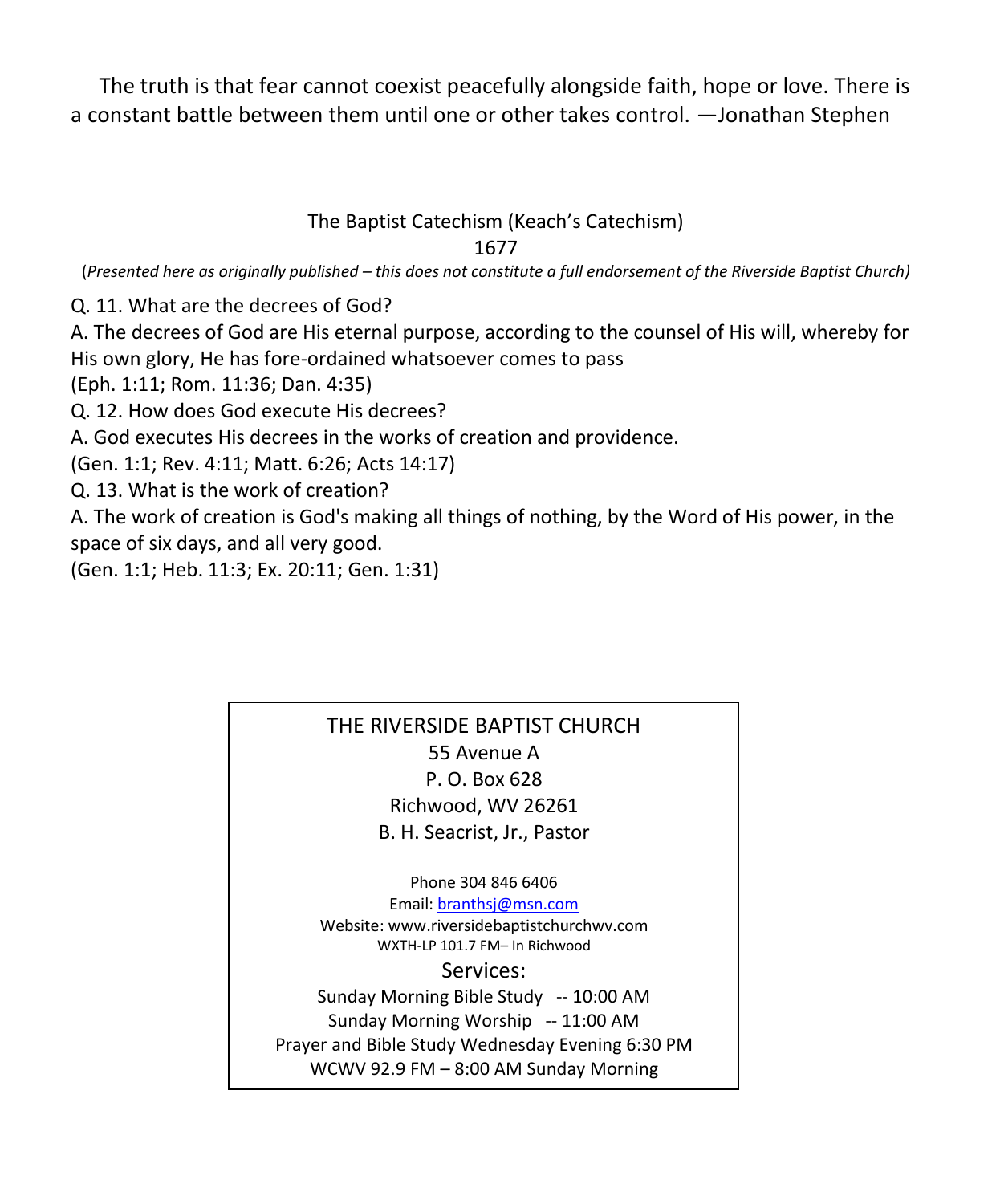Volume 15, No. 20 May 15, 2022

---------------------------------------------------------------------------------------------------------------------------------------------

## THE WHAT AND HOW OF PURPOSE

*That in the dispensation of the fulness of times he might gather together in one all things in Christ, both which are in heaven, and which are on earth; even in him: In whom also we have obtained an inheritance, being predestinated according to the purpose of him who worketh all things after the counsel of his own will: That we should be to the praise of his glory, who first trusted in Christ. (Ephesians 1:10-12)*

We often speak of the purpose of God as if it were completely unknown when, in fact, He openly declares it. Witness the fact that many are heard pondering as to what the will of God is for their lives. This, of course, betrays the fact that they are focused on themselves rather than embracing that which is clearly revealed. It behooves us to look to that which is revealed to us in His word rather than to think of how He has ordained for us to enjoy this present world. How often do we read such things as "This is the will of God, even your sanctification…"? The purpose of God for us is often expressed in His commandments. So, we would simply hear our Lord revealing the greatest commandments: To love God supremely and our neighbor as ourselves.

We should be able to rejoice in these comprehensive declarations of His will and purpose (see v. 9 of this chapter). Here we read of an absolute declaration of the "mystery of His will" with no alternative plan offered. I once heard a man present his call to the mission field with firm assurance that God had called him to a certain place. Before his presentation was over, he spoke of an alternative if the first one didn't work out. There is no deviation from purpose with God. Not only do we worship a God of purpose, but we also worship Him who is able to accomplish all that He has determined. C. I. Scofield wrote in his notes, "Predestination is that effective exercise of the will of God by which things before determined by Him are brought to pass." We believe that Mr. Scofield got that right. We would observe that God's purpose would be in jeopardy without predestination.

God's purpose is eternal in its scope. That is, it is declared as being from eternity to eternity. Nothing is outside the realm of divine purpose. The purpose of God is intricate in its workings. It is accounted for to the most minute detail and to grandest of manifestations. And the purpose of God is vast in its accomplishments. We witness what has happened in the past, seeing the multitude of things which are recorded in the Word. At no time has there been any deviation from purpose.

It is the ultimate aim of God that arrests our attention here. It is the reuniting of all things in Christ. The thought of dispensation here is of the way of governing or administering things in a particular time or under a particular person. So, He that is working all things according to His will is attending to all aspects of His plan. We are here told that it was "in the fulness of times" that all was done. Nothing has ever been delayed, nor has it been ahead of time. This fulness speaks of being ripe and ready to harvest. We are quickly reminded of the word of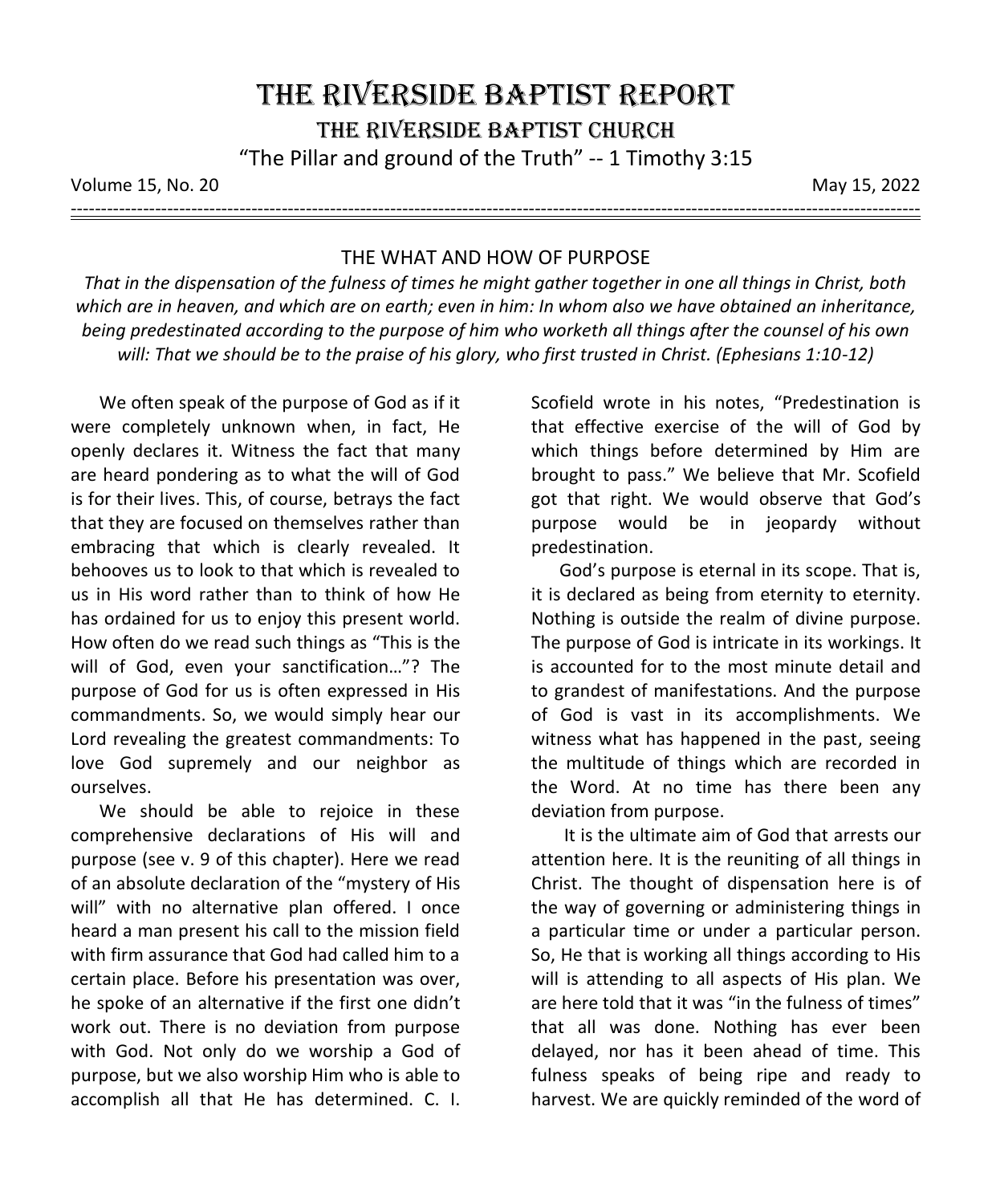Paul to the Galatians: *But when the fulness of the time was come, God sent forth his Son, made of a woman, made under the law, To redeem them that were under the law, that we might receive the adoption of sons. (Galatians 4:4-5)*. Thus, we understand something of the "what" of His purpose.

But we would further ask, what is to be gathered? A perfect scene is depicted in the beginning. *And God blessed them, and God said unto them, Be fruitful, and multiply, and replenish the earth, and subdue it: and have dominion over the fish of the sea, and over the fowl of the air, and over every living thing that moveth upon the earth. (Genesis 1:28)*. Now we know that the "whole creation groaneth and travaileth in pain." Now we look for "new heavens and a new earth wherein dwelleth righteousness." Here we might see that "all" means that which pertains to Christ and the glory of God in Christ. This He had gloriously made known to us that we might rejoice in the assurance of it all.

Then Paul adds something here that is of great assurance to we who love the Lord and love His appearing. It is that we have "obtained an inheritance" or a lot in this. That is, we have a functioning role in all that is to come. We might think of the predestined purpose of God in all things. Here it is made personal. To many the idea is of a predestined end or goal. Of course, that is understood. But we must see that it is in that working of the will of God in us that we are brought to that end. In verse 5 of this chapter, we are predestined unto the adoption

of children by Jesus Christ. In verse 11 it is unto an office and a function in Him. The will of God is that which directs His predestination. It is He "who works all things after the counsel of His own will." Who else might He ask? *For who hath known the mind of the Lord? or who hath been his counsellor? (Romans 11:34)*. See also: *For who hath known the mind of the Lord, that he may instruct him? But we have the mind of Christ. (1 Corinthians 2:16)*. Job was brought to understand some of the mysteries of purpose by the trying questions of the Lord. We are then made to reflect on such thoughts as "when it pleased God" and "His good pleasure."

The "we" Paul refers to is himself and other Jewish believers. To them had been committed the oracles of God. And it was they who first received and believed the Gospel. We Gentiles are included in the "all things" and that is made evident in verse 13. We heard and believed the Gospel of your salvation and were sealed with the Holy Spirit. The Ephesians were reminded not to walk as other Gentiles (4:17) and were then encouraged to "Be ye followers of God, as dear children." And to do so as partakers of the inheritance that is ours in the will and purpose of God in Christ. We take careful note that it is all to be "to the praise of the glory of His grace" (v. 6); "That we should be to praise of His glory" (v. 12); "the praise of His glory" in the consummation of all things (v. 14).

Does our sense of the purpose of God include our participation therein? Is it indeed the Gospel of our salvation and that to His glory? *bhs*

It is not enough to hear a sermon, but you must eat it down, take in what it commands, and then it will purge your heart. Take the Word and digest it, squeeze its juice into your heart, and it will purge you from all contrary corruption.

Is Christ God's Beloved, with and in whom He is well pleased? And is He not your Beloved?